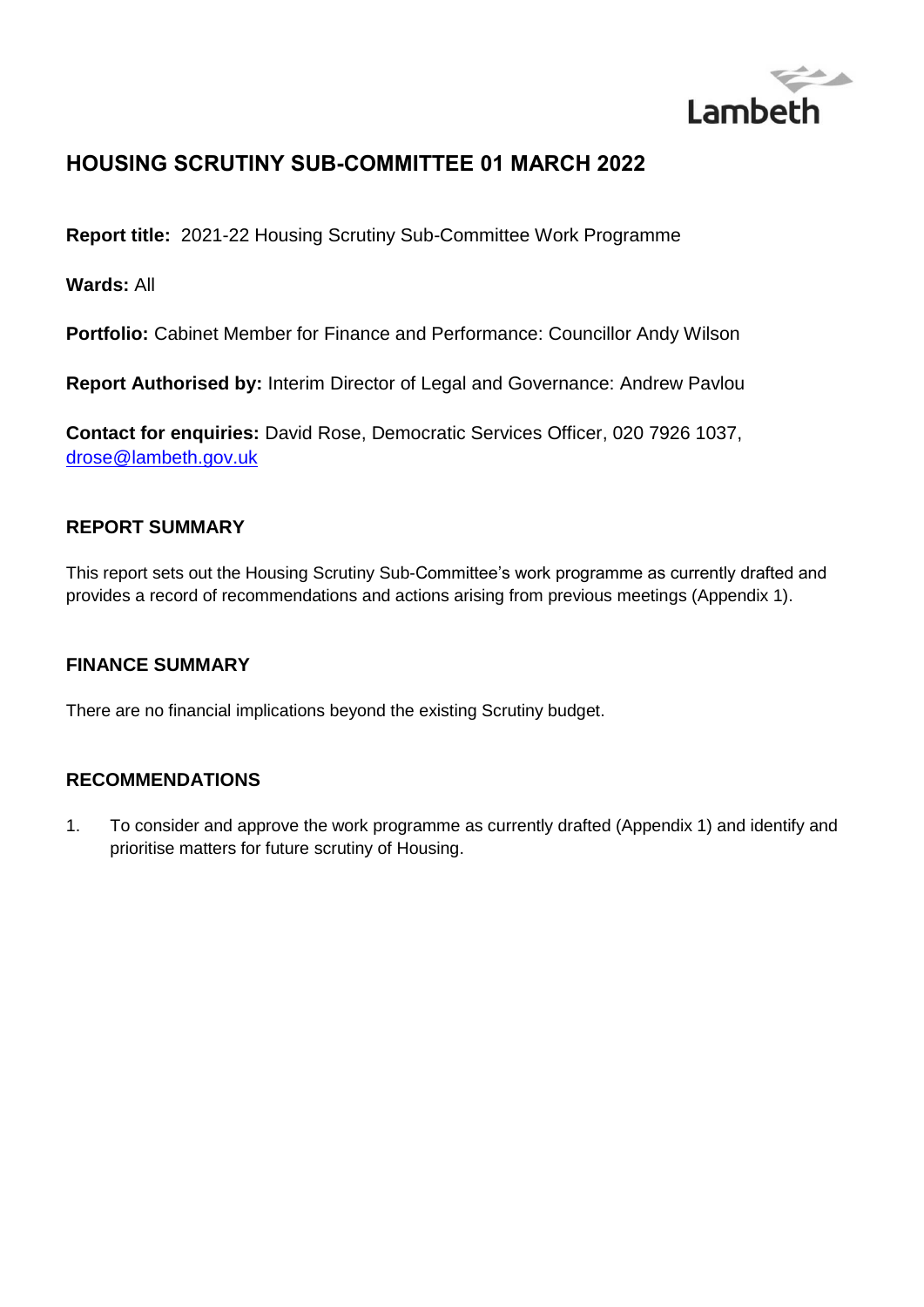# **1. CONTEXT**

1.1 A new Housing Scrutiny Sub-Committee (HSSC) was established following the 21 April 2021 Annual Governance Meeting (AGM) of the Full Council and its Chair, Councillor Mary Atkins, also sits on Overview and Scrutiny Committee (OSC) to ensure coordination of work between the two bodies, eliminate potential duplication and feed in findings between the two meetings, where relevant. This is the final meeting of the Housing Scrutiny Sub-Committee in the 2021-22 municipal year.

# **Terms of Reference**

- 1.2 The Housing Scrutiny Sub-Committee's terms of reference are detailed in Lambeth Council's Constitution, page 62, as follows:
	- a. To scrutinise private sector housing enforcement and regulation and the work of the Housing Department in supporting the borough's goal to improve housing quality in its social homes and neighbourhoods, and managing the Lambeth Housing Partnership with other Registered Providers. This includes:
		- i. housing needs;
		- ii. homelessness;
		- iii. home ownership;
		- iv. leaseholders and rents;
		- v. tenancy and estate management;
		- vi. housing repairs;
		- vii. compliance and major works; and,
		- viii. the Direct Labour Organisation (DLO).

## **Meetings and Membership**

- 1.3 The 21 April 2021 AGM of the Full Council also agreed the Committee membership and meeting dates for the 2021-22 municipal year.
- 1.4 Three meetings of the Housing Scrutiny Sub-Committee are scheduled in 2021-22 as follows:
	- a. 06 July 2021;
	- b. 16 November 2021; and,
	- c. 01 March 2022.
- 1.5 The Housing Scrutiny Sub-Committee membership for 2021-22 is:
	- a. Councillor Mary Atkins (Chair);
	- b. Councillor Paul Gadsby;
	- c. Councillor Emma Nye;
	- d. Councillor Rezina Chowdhury;
	- e. Councillor Clair Wilcox;
	- f. Councillor Pete Elliott; and,
	- g. Councillor Becca Thackray (substitute).

## **2. PROPOSAL AND REASONS**

2.1 The Housing Scrutiny Sub-Committee may set its own agenda within the scope of its terms of reference and this report serves to invite the Sub-Committee to consider its work programme at each meeting. Although some flexibility needs to be retained to enable items to be added at relatively short notice, planning the Committee's work programme facilitates scrutiny of those matters Members consider to be a priority, assists in the commissioning of reports and helps ensure that matters are considered in a timely manner.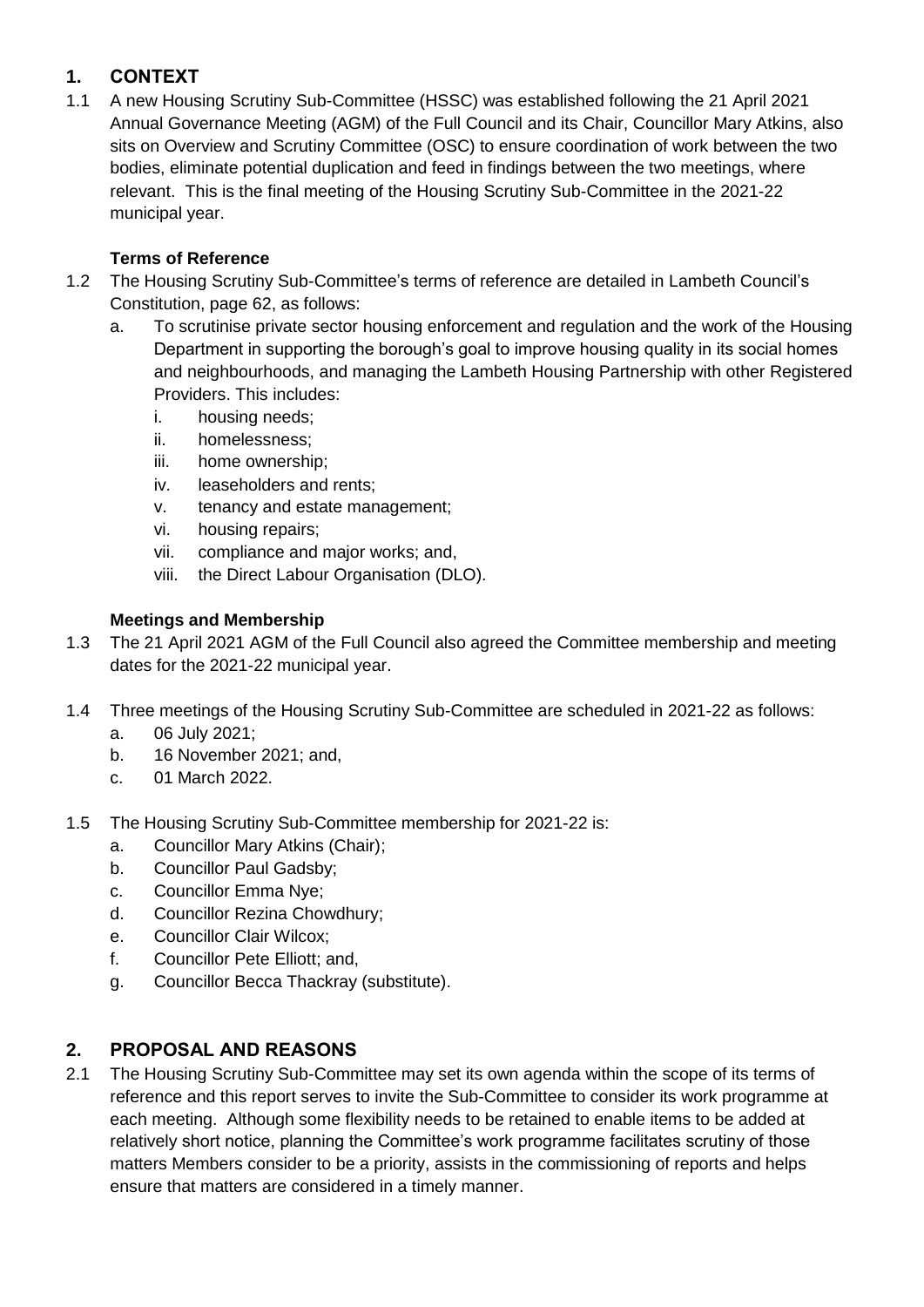- 2.2 The Sub-Committee's work programme and action monitoring table are attached at Appendix 1. The work programme is updated following completion of any actions or recommendations arising or timetabling of new items. The work programme should be monitored at each meeting to ensure that previous actions and requests have been completed in full.
- 2.3 When considering which items to include in the work programme the following questions can usefully be asked of each proposed topic:
	- a. are statutory requirements being met effectively?
	- b. are quality services being delivered?
	- c. are any audits or external inspections due?
	- d. are the specific needs of user groups being met?
	- e. does the service compare well with neighbouring/other comparable authorities and against national performance indicators?
	- f. are the associated services improving?
	- g. do the services know what changes are imminent or likely and are preparations being made?
	- h. is this a priority for the Council?

# **Borough Plan**

- 2.1 Lambeth's Borough Plan sets out the outcomes and objectives that the Council is trying to achieve; these can be a useful tool for scrutiny members in their holding to account role; and, to support the consideration, identification, and prioritisation of work programme items. The Borough Plan is based around five big ambitions:
	- a. enable sustainable growth and investment;
	- b. increase community resilience;
	- c. promote care and independence by reforming services;
	- d. make Lambeth a place where people want to live, work and invest; and,
	- e. be passionate about equality, strengthening diversity, and delivering inclusion.

# **Performance Information**

2.4 Information on performance across all matters within Lambeth's Housing Services is contained in the Quarterly Budget and Performance report. This information may support development of the Sub-Committee's annual work plan and identify priority issues for future scrutiny.

## **Forward Plan**

- 2.5 The Forward Plan lists all key decisions that the Council (including the Health and Wellbeing Board) will take over the coming months. A key decision is defined as an executive decision which will:
	- a. Require an amendment to the Community Plan Outcomes Framework or require a recommendation to Council to amend the Budget and Policy Framework; and/or,
	- b. Result in the local authority incurring expenditure, raising income or making savings in excess of £500,000; and/or,
	- c. Have a significant community impact on:
		- i. communities living or working in an area comprising two or more wards in Lambeth;
		- ii. the wellbeing of the community or the quality of service provided to a significant number of people living or working in an area; or,
		- iii. communities of interest.
- 2.6 The Plan is therefore a useful tool for identifying forthcoming decisions where the committee could add value.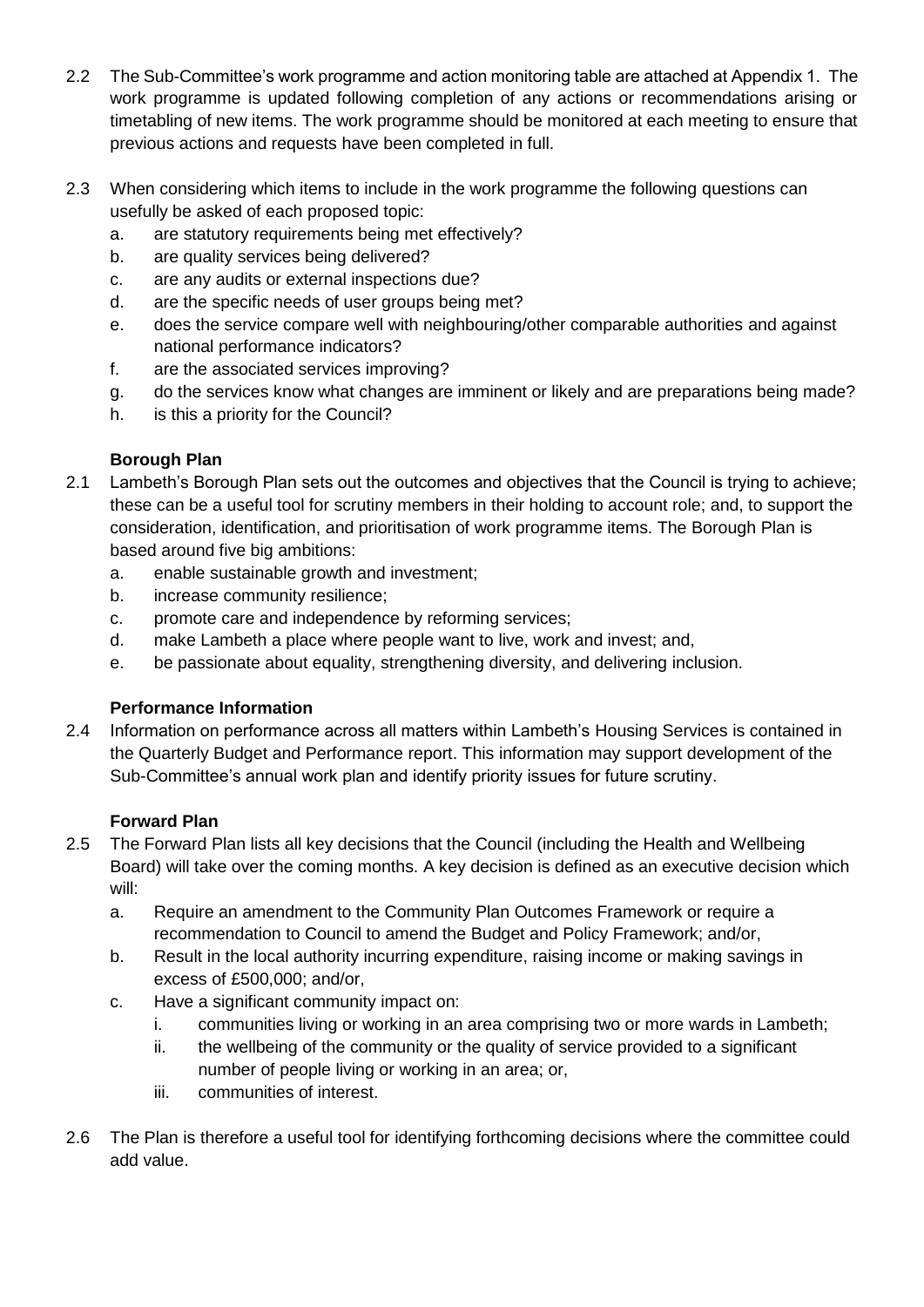# **3. FINANCE**

3.1 There are no additional capital or revenue implications arising as a direct result of this report. The work programme will be undertaken within the existing budget provision for Scrutiny within the Democratic Services department within the Legal and Governance directorate.

# **4. LEGAL AND DEMOCRACY**

- 4.1 There are no legal implications, but advice on specific work programme items may be provided in the future.
- 4.2 There were no additional comments from Democratic Services.

# **5. CONSULTATION AND CO-PRODUCTION**

5.1 All Members of the Council are entitled to suggest items for scrutiny work programmes in accordance with the Council's scrutiny procedure rules (Constitution Part 3, Section B, pages 61 – 77). Suggestions are also invited specifically from scrutiny members as part of their community leadership role and from members of the public. The Council's website includes a form for the submission of suggestions and for public notice questions.

## **6. RISK MANAGEMENT**

6.1 Not applicable.

## **7. EQUALITIES IMPACT ASSESSMENT**

7.1 An Equalities Impact Assessment of the work programme has not been undertaken. Reports commissioned by the Sub-Committee will be expected to address any equalities issues. Any recommendations arising from commissions will have equalities implications considered at the drafting stage.

## **8. COMMUNITY SAFETY**

8.1 None.

### **9. ORGANISATIONAL IMPLICATIONS Environmental**

9.1 Not applicable.

### **Health**

9.2 Not applicable.

## **Corporate Parenting**

9.3 Not applicable.

## **Staffing and accommodation**

9.4 Not applicable.

### **Responsible Procurement**

9.5 Not applicable.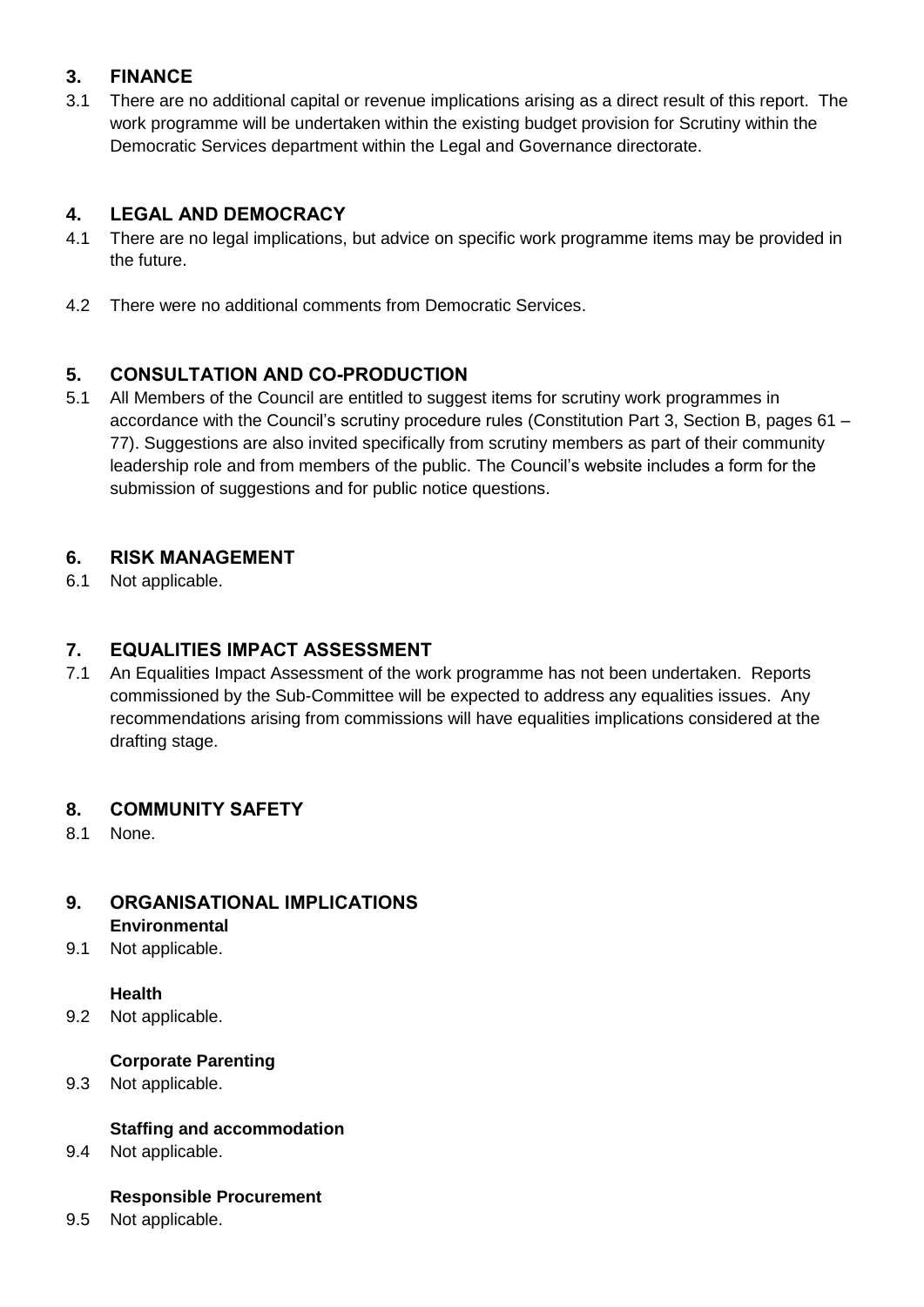# **10. TIMETABLE FOR IMPLEMENTATION**

10.1 See Appendix 1.